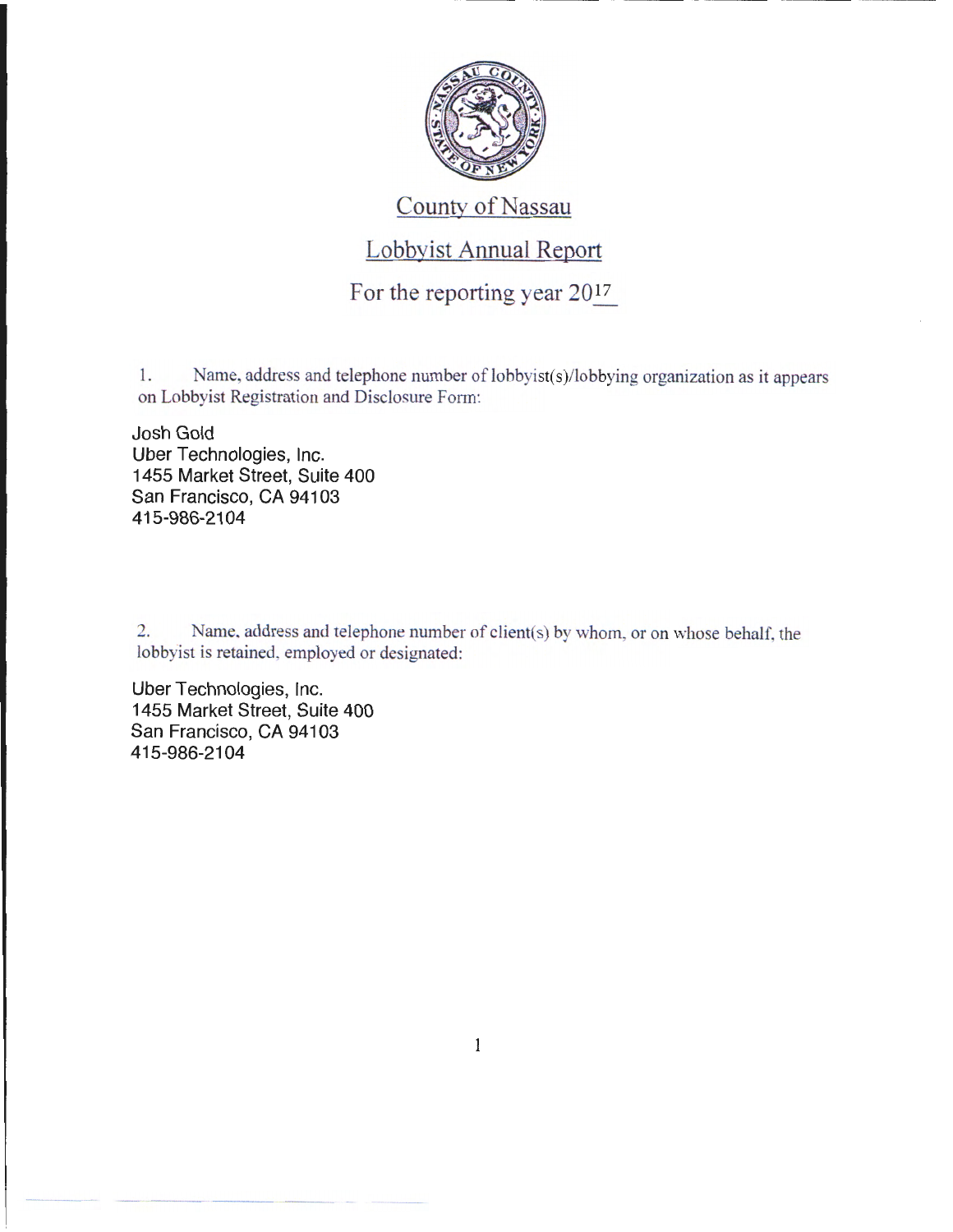3. A description of the subject or subjects on which each lobbyist retained, employed or designated by such client has lobbied:

Transportation Network Company rules enforcement; lobbied to prevent legislature from introducing opt-out measure.

4. Names of the persons and agencies before which such lobbyist has lobbied:

Nassau County Attorney, Christi Kunzig; Nassau County Taxi and Limousine Commission, Greg May; and, Nassau County Legislature.

5. List below amounts for any compensation paid or owed to the lobbyist during the prior year for the purposes of lobbying. Such amounts shall be detailed as to amount, to whom paid and for what purpose.

| Amount     | Details                                           |  |
|------------|---------------------------------------------------|--|
| \$5,392.00 | Compensation paid to Josh Gold for 2017 lobbying. |  |
|            |                                                   |  |
|            |                                                   |  |
|            |                                                   |  |
|            |                                                   |  |
|            |                                                   |  |
|            |                                                   |  |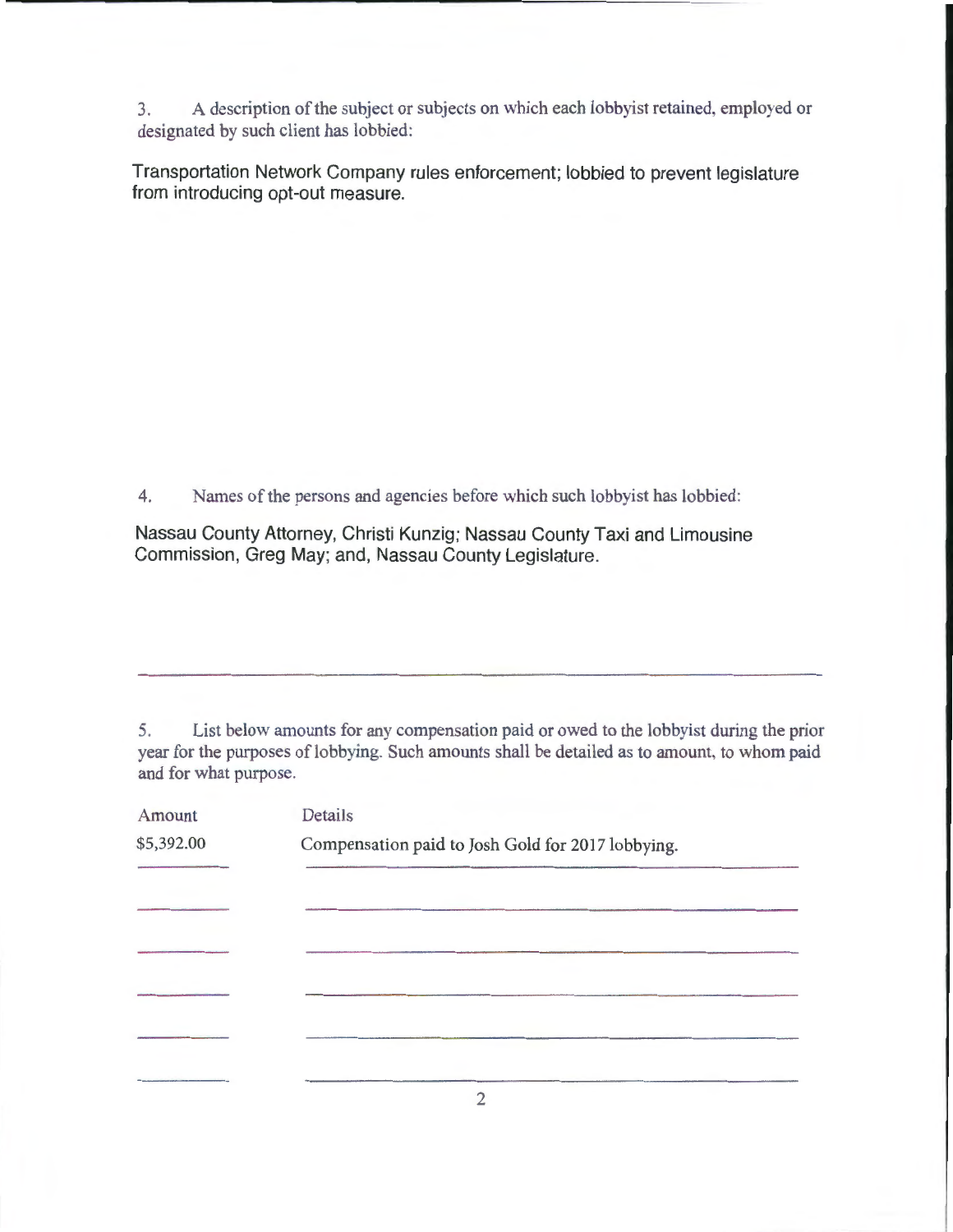$\cdot$ 

I

6. List below the cumulative total amounts earned for lobbying throughout the year: \$5,392.00

| Amount | Details |
|--------|---------|
| N/A    |         |
|        |         |
|        |         |
|        |         |
|        |         |
|        |         |
|        |         |
|        |         |
|        |         |
|        |         |
|        |         |
|        |         |
|        |         |
|        |         |

3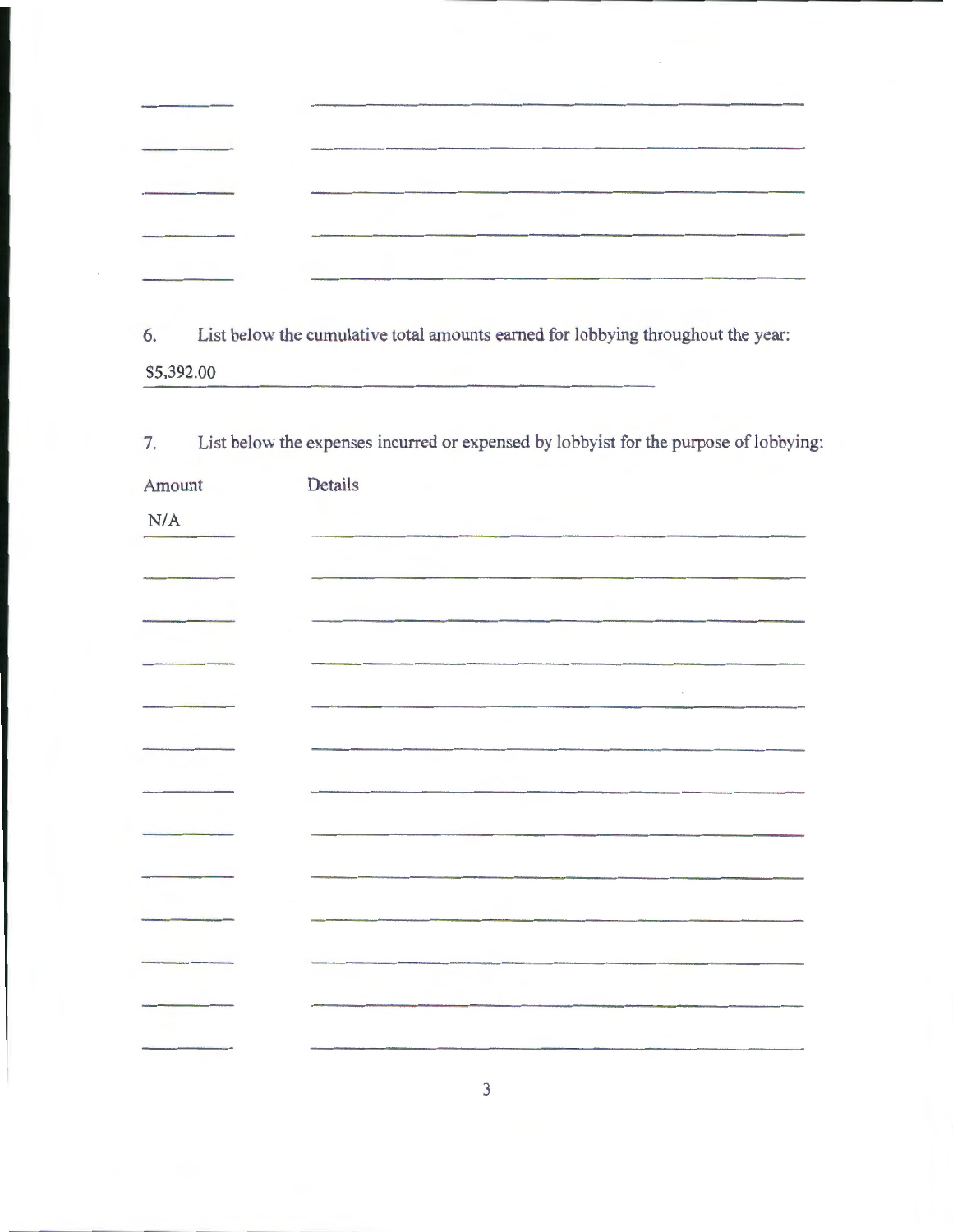8. List below the cumulative total amounts expended for lobbying throughout the year:

N/A

I understand that copies of this form will be sent to the Nassau County Department of Information Technology ("IT") to be posted on the County's website.

I also understand that upon termination of retainer, employment or designation I must give written notice to the County Attorney within thirty (30) days of termination.

VERIFICATION: I certify that all statements made on this statement are true, correct and complete to the best of my knowledge and belief and I understand that the willful making of any false statement of material fact herein will subject me to the provisions of law relevant to the making and filing of false instruments and will render such statement null and void.

| Dated: 1/16/2018                                     | Signed:<br>Print Name: Jasón Post<br>Title: Communications Director, East |  |
|------------------------------------------------------|---------------------------------------------------------------------------|--|
| STATE OF NEW YORK)                                   | SS:                                                                       |  |
| <b>COUNTY OF NASSAU</b> )<br>Sworn to before me this | 10 <sup>th</sup>                                                          |  |

Day of Tan SS:<br>
COUNTY OF NASSAU)<br>
Sworn to before me this 16<sup>th</sup><br>
Day of <u>January</u> 2018.<br>
<del>Yather me Mason</del>  $.2018.$ 

KATHERINE MASON NOTARY PUBLIC-STATE OF NEW YORK NO 01 MA6335989 QUALIFIED IN NEW YORK COUNTY MY COMMISSION EXPIRES 01 25-2020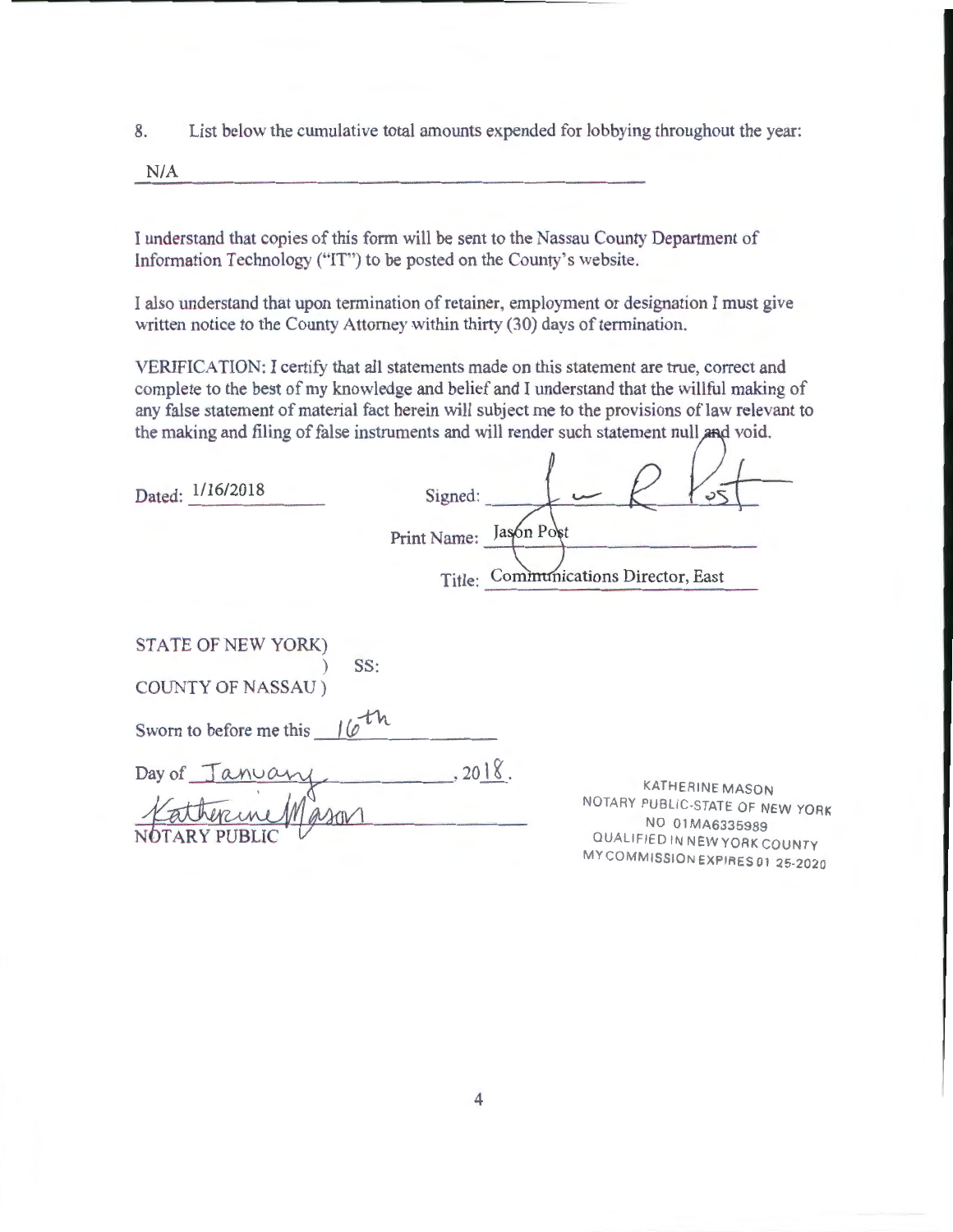

## County of Nassau

## Lobbvist Client Annual Report

For the reporting year 20 17

1. Name, address and telephone number of client utilizing a lobbyist:

Uber Technologies, Inc. 1455 Market Street, Suite 400 San Francisco, CA 94103 415-986-2104

2. Name, address and telephone number of each lobbyist retained, employed, or designated by client:

Josh Gold Uber Technologies, Inc. 1455 Market Street, Suite 400 San Francisco, CA 94103 415-986-2104

------------

........

3. A description of the subject or subjects on which each lobby ist retained, employed or designated by such client has lobbied:

Transportation Network Company rules enforcement; lobbied to prevent legislature from introducing opt-out measure.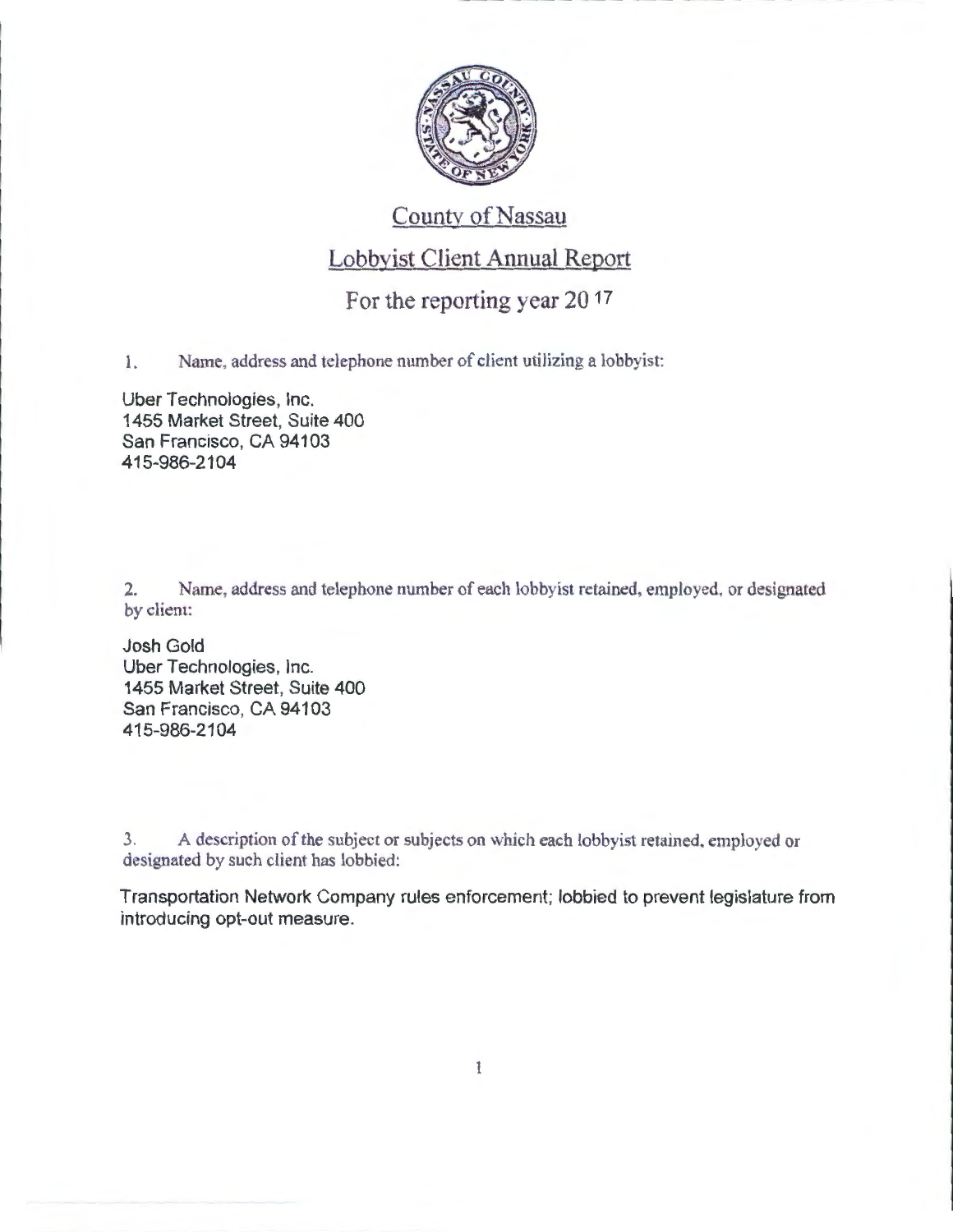4. Names of the persons and agencies before which such lobbyist has lobbied:

**Nassau County Attorney, Christi Kunzig; Nassau County Taxi and Limousine Commission, Greg May; and, Nassau County Legislature.** 

5. List below the expenses paid or incurred in relation to the lobbyist(s) retained by client or for any other lobbying:

| Amount      | Details                                                                    |
|-------------|----------------------------------------------------------------------------|
| \$5,392.00  | Compensation for Josh Gold's 2017 lobbying services.                       |
| \$3,472.00  | Administrative support for lobbying actvities.                             |
| \$29,464.00 | TV buy for ad in opposition to local opt-out from state TNC law.           |
| \$47,376.00 | TV buy for ad in opposition to local opt-out from state TNC law.           |
| \$9,922.50  | Productions costs for video ad to oppose local opt-out from state TNC law. |
| \$10,089.00 | Phone calls in oppostion to local opt-out from state TNC law.              |
|             |                                                                            |
|             |                                                                            |
|             |                                                                            |
|             |                                                                            |
|             |                                                                            |
|             |                                                                            |